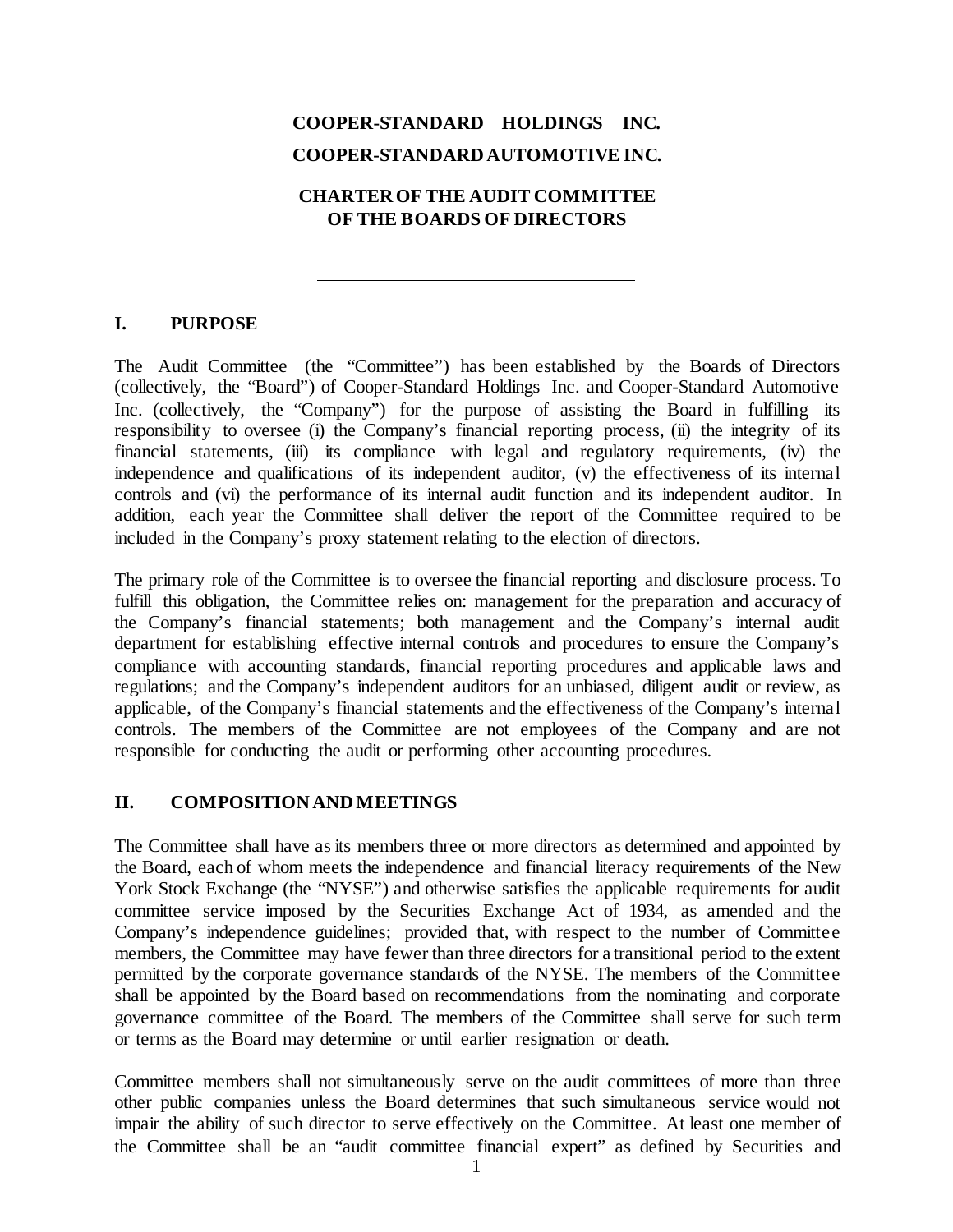Exchange Commission regulations. Determinations as to whether a particular director satisfies the requirements for membership on the Committee shall be made by the Board. The Board may fill vacancies on the Committee and remove a member of the Committee at any time with or without cause.

The Committee shall meet with such frequency and at such intervals as it shall determine is necessaryto carry out its duties and responsibilities but, in any case, not less than four times a year. The Board shall designate one member of the Committee to serve as its chairperson. The chairperson will preside, when present, at all meetings of the Committee. The Committee will meet at such times as determined by its chairperson or as requested by any two of its members. Notice of all Committee meetings shall be given, and waiver thereof determined, in accordance with the notice and waiver of notice requirements applicable to the Board.

Each member of the Committee shall have one vote. One-third of the Committee members, but not less than two, shall constitute a quorum, and all actions of the Committee shall require the affirmative vote of a majority of those present at the meeting. The Committee shall maintain minutes and other appropriate records of meetings and activities of the Committee. The Committee shall meet separately, periodically, with management, internal auditors and the independent auditor.

Unless the Committee by resolution determines otherwise, any action required or permitted to be taken by the Committee may be taken without a meeting if all members of the Committee consent thereto in writing. Members of the Committee may participate in a meeting through the use of conference telephone or similar communications equipment, and such participation shall constitute presence at such meetings. The Committee may request any officer or employee of the Company or the Company's professional advisers to attend any meeting of the Committee.

# **III. RESPONSIBILITIESAND AUTHORITY**

In furtherance of its purpose, in addition to any other specific responsibilities or authority that may be delegated to the Committee by the Board, the Committee is authorized and directed as follows:

# *Audit Committee Charter and Committee Performance Evaluation*

The Committee shall review this charter annually for adequacy and recommend to the Board any changes it deems necessary or appropriate. The Committee shall conduct at least annually a review and evaluation of the performance of the Committee and its members, including a review of adherence to this charter.

#### *IndependentAuditor*

The Committee shall:

- have responsibility for the selection, appointment, compensation, oversight, and, if necessary, termination and replacement of the Company's independent auditor, who shall report directly to the Committee;
- regularly review and evaluate the independence, qualifications and performance of the key partners and managers of the independent auditor who are responsible for the audit and quality control procedures the auditing firm has established. The Committee shall discuss with the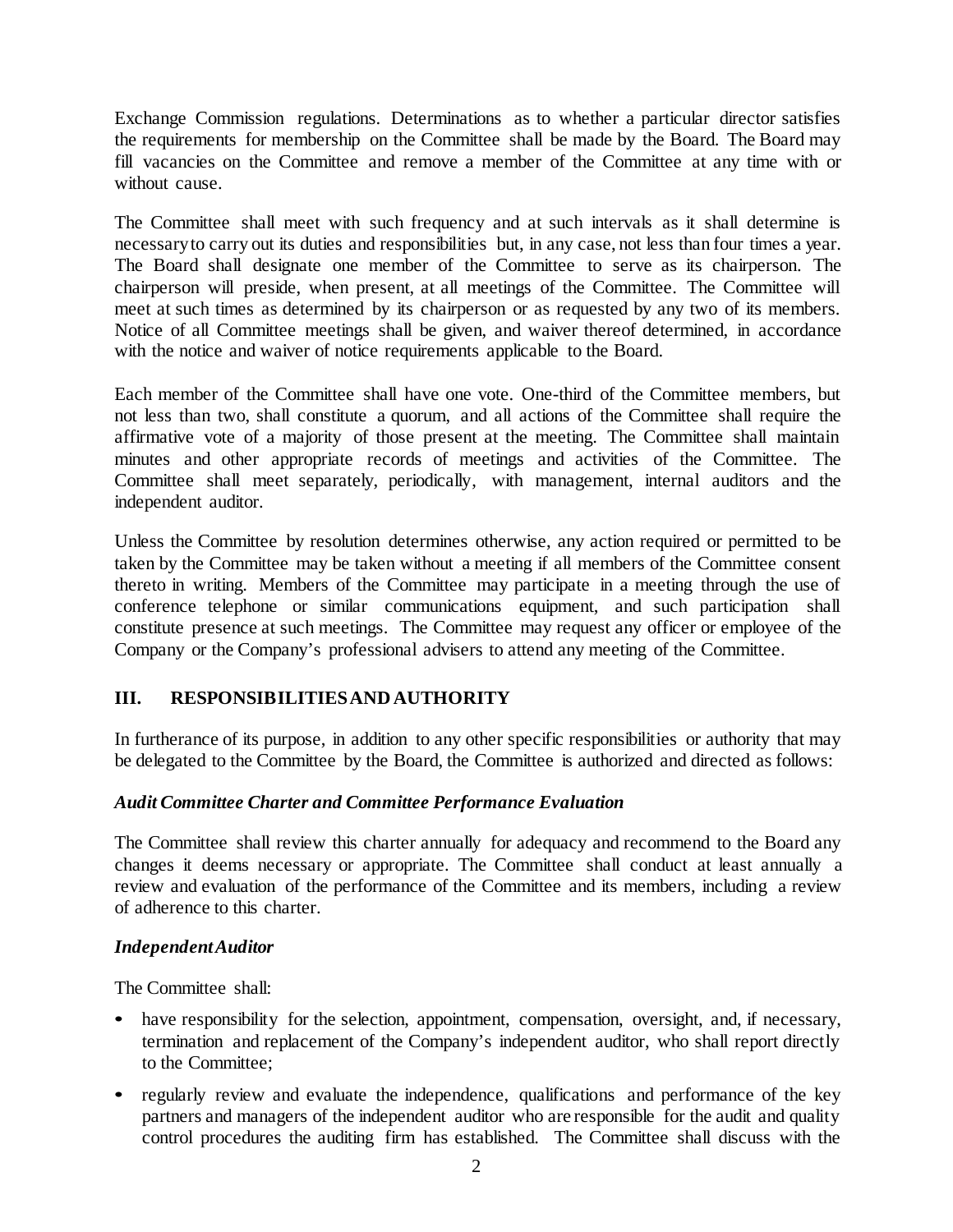independent auditor and management the timing and process for implementing the rotation of the lead (or coordinating) partner and the reviewing (or concurring) audit partner. The Committee shall consider whether, in order to ensure continuing auditor independence, there should be a rotation of the independent auditor;

- at least annually obtain and review a report by the independent auditor describing (x) the independent auditor's internal quality control procedures; (y) any material issues raised by the most recent internal quality control review or peer review of the independent auditor, or by any inquiry or investigation by governmental or professional authorities, within the preceding five years, respecting one or more independent audits carried out by the independent auditor, and any steps taken to deal with any such issues; and (z) all relationships between the independent auditor and the Company. Discuss with the independent auditor any issues or relationships disclosed in such report that, in the judgment of the Committee, may have an impact on the competence or independence of the independent auditor;
- review and discuss with the Company's independent auditors (1) the auditors' responsibilities under generally accepted auditing standards and the responsibilities of management in the audit process, (2) the overall audit strategy, (3) the scope and timing of the annual audit, (4) any significant risks identified during the auditors' risk assessment procedures and (5) when completed, the results, including significant findings, of the annual audit;
- review and discuss with the Company's independent auditors (1) all critical accounting policies and practices to be used in the audit by management; (2) all alternative treatments of financial information within generally accepted accounting principles ("GAAP") that have been discussed with management, the ramifications of the use of such alternative treatments and the treatment preferred by the auditors; and (3) other material written communications between the auditors and management;
- review with the independent auditor any audit issues, problems or difficulties and management's response;
- set the Company's policies for the hiring of current or former employees of the independent auditor, which shall meet or exceed standards required by law or applicable regulations;
- resolve disagreements between management and the independent auditor regarding financial reporting;
- keep the Company's independent auditors informed of the Committee's understanding of the Company's relationships and transactions with related parties that are significant to the Company; and to review and discuss with the Company's independent auditors the auditors' evaluation of the Company's identification of, accounting for, and disclosure of its relationships and transactions with related parties, including any significant matters arising from the audit regarding the Company's relationships and transactions with related parties;
- pre-approve all audit and permitted non-audit and tax services to be provided to the Company by the independent auditor, subject to the de minimis exceptions for non-audit services which are approved by the Committee prior to the completion of the audit and establish policies and procedures for the Committee's pre-approval of permitted services by the Company's independent auditors;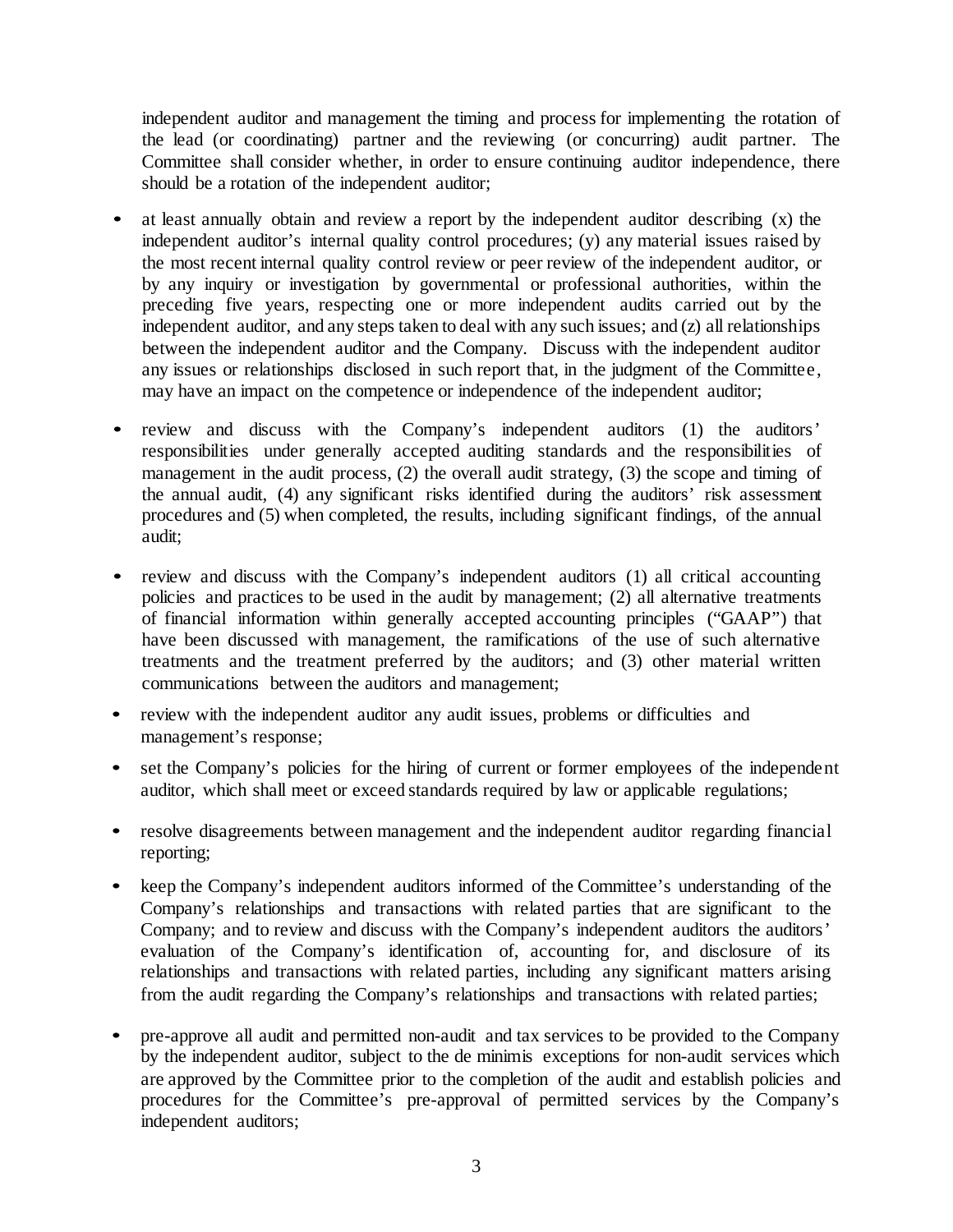- review and discuss with the Company's independent auditors any other matters required to be discussed by PCAOB Auditing Standards No. 1301, Communications with Audit Committees, including, without limitation, the auditors' evaluation of the quality of the Company's financial reporting, information relating to significant unusual transactions and the auditors' evaluation of the Company's ability to continue as a going concern, and other applicable requirements of the PCAOB and the SEC; and
- instruct the independent auditors that they report directly to the Committee.

## *Financial Reports and Accounting Policies*

The Committee shall at appropriate times meet to review and discuss with management and the Company's independent auditor:

- the annual audited financial statements and quarterly financial statements of the Company, including the Company's disclosures under "Management's Discussion and Analysis of Financial Condition and Results of Operations" and make a recommendation to the Board as to whether the annual audited financial statements should be included in the Company's Annual Report on Form 10-K;
- the Company's earnings pressreleases, including the type of information to be included and its presentation and the use of any pro forma, adjusted or other non-GAAP financial information, before their release to the public; as well as financial information and earnings guidance provided to analysts and rating agencies, which may be done generally rather than individually;
- the Company's financial reporting and accounting standards and principles and significant changes in such standards and principles or their application, any significant financial reporting issues and judgments made in connection with the preparation of the Company's financial statements, including the effects of alternative GAAP methods; and the effect of regulatory proposals and accounting rules and off-balance sheet arrangements on the Company's financial statements;
- risk assessment and risk management, the Company's major litigation, compliance, and financial risk exposures and the steps management has taken to monitor and control such exposures; and

#### *Internal Controls and Internal Audit Function*

The Committee shall:

• review and discuss with management, the internal audit department and the Company's independent auditor the adequacy and effectiveness of the Company's financial reporting processes, internal control over financial reporting and disclosure controls and procedures, including any significant deficiencies or material weaknesses in the design or operation of, and any material changes in, the Company's processes, controls and procedures and any special audit controls adopted in light of any material control deficiencies, and any fraud involving management or other employees with a significant role in such processes, controls and procedures, and review and discuss with management and the Company's independent auditors disclosure relating to the Company's financial reporting processes, internal control over financial reporting and disclosure controls and procedures, the independent auditors' report on the effectiveness of the Company's internal control over financial reporting and the required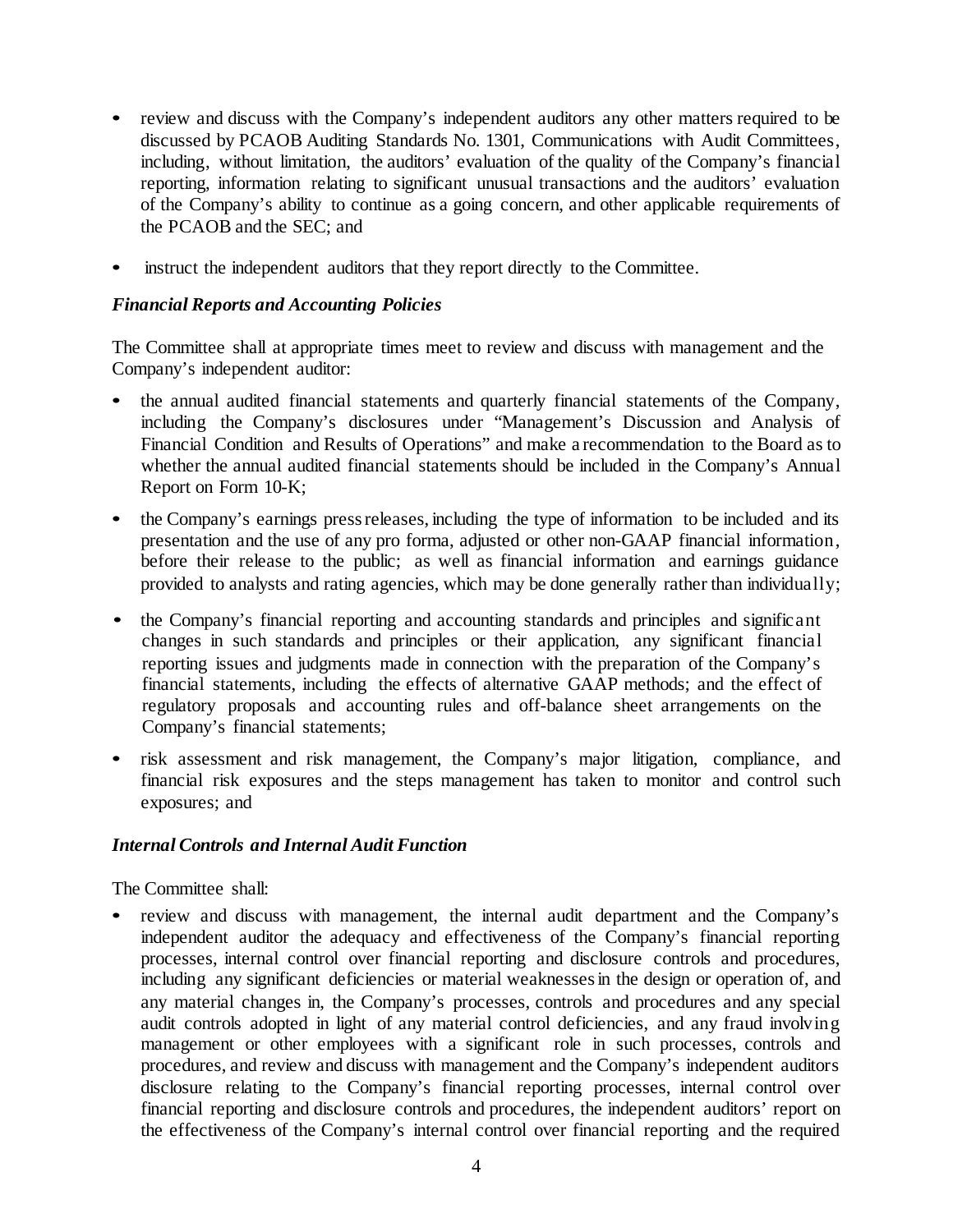management certifications to be included in or attached as exhibits to the Company's annual report on Form 10-K or quarterly report on Form 10-Q, as applicable; and

• review, discuss, and approve the functions of the Company's internal audit department, including its purpose, authority, organization, responsibilities, objectivity, budget and staffing; and to review the scope and performance of the department's internal audit plan, including the results of any internal audits, any reports to management and management's response to those reports; and to review and approve the hiring or dismissal of the Vice President, Global Internal Audit.

## *Environmental, Social, and Governance ("ESG") Disclosures, Processes and Controls, and their Assurance*

The Committee shall ensure:

- ESG disclosures (both qualitative and quantitative) are investor grade and following appropriate ESG frameworks and/or standards;
- processes and controls are in place to ensure ESG disclosures are accurate, comparable and consistent; and
- whether independent assurance is required.

## *Complaints and Issues Concerning Accounting or Auditing Matters*

The Committee shall:

- review the process for the establishment of the procedures for (i) the receipt, retention and appropriate treatment and resolution of complaints or indications of concern received by the Company regarding accounting, internal controls or auditing matters and (ii) the confidential, anonymous submission by employees of the Company of concerns regarding questionable accounting or auditing matters;
- discuss with management and the independent auditors any correspondence with regulators or governmental agencies and any published reports which raise material issues regarding the Company's financial statements or accounting policies; and
- discuss with the Company's General Counsel and outside legal counsel any legal and regulatory matters, including legal cases against or regulatory investigations of the Company that may have a material impact on the Company's financial statements or compliance policies.

#### *Delegationto Subcommittee*

The Committee may, in its discretion, delegate all or a portion of its duties and responsibilities to a subcommittee of the Committee to the extent consistent with the Company's certificate of incorporation, bylaws and corporate governance principles and practices. Such delegation may include the authority to grant pre-approvals of audit and permitted non-audit and tax services, provided that decisions of such subcommittee to grant pre-approvals and take any other actions shall be presented to the full Committee at its next scheduled meeting.